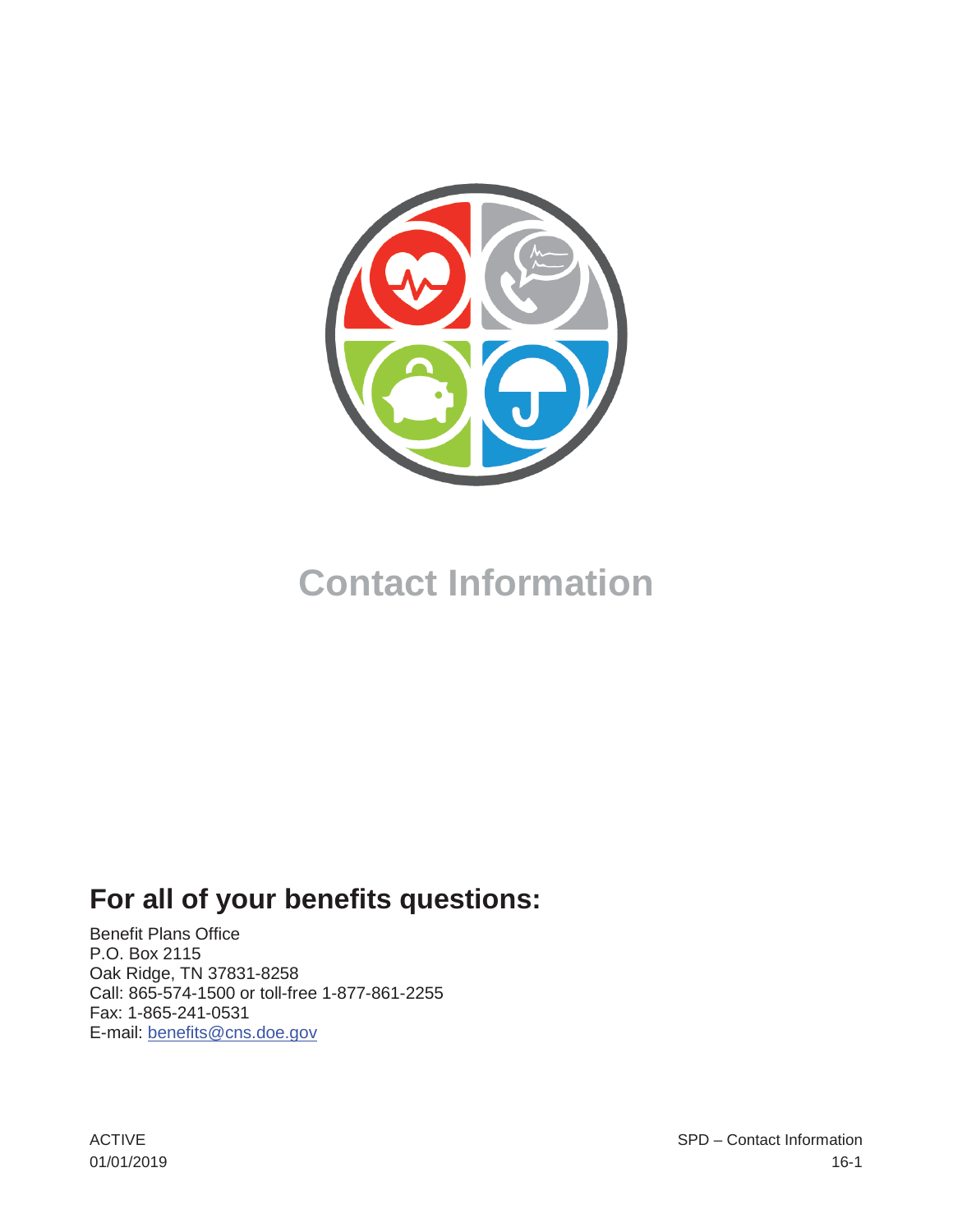This page intentionally left blank.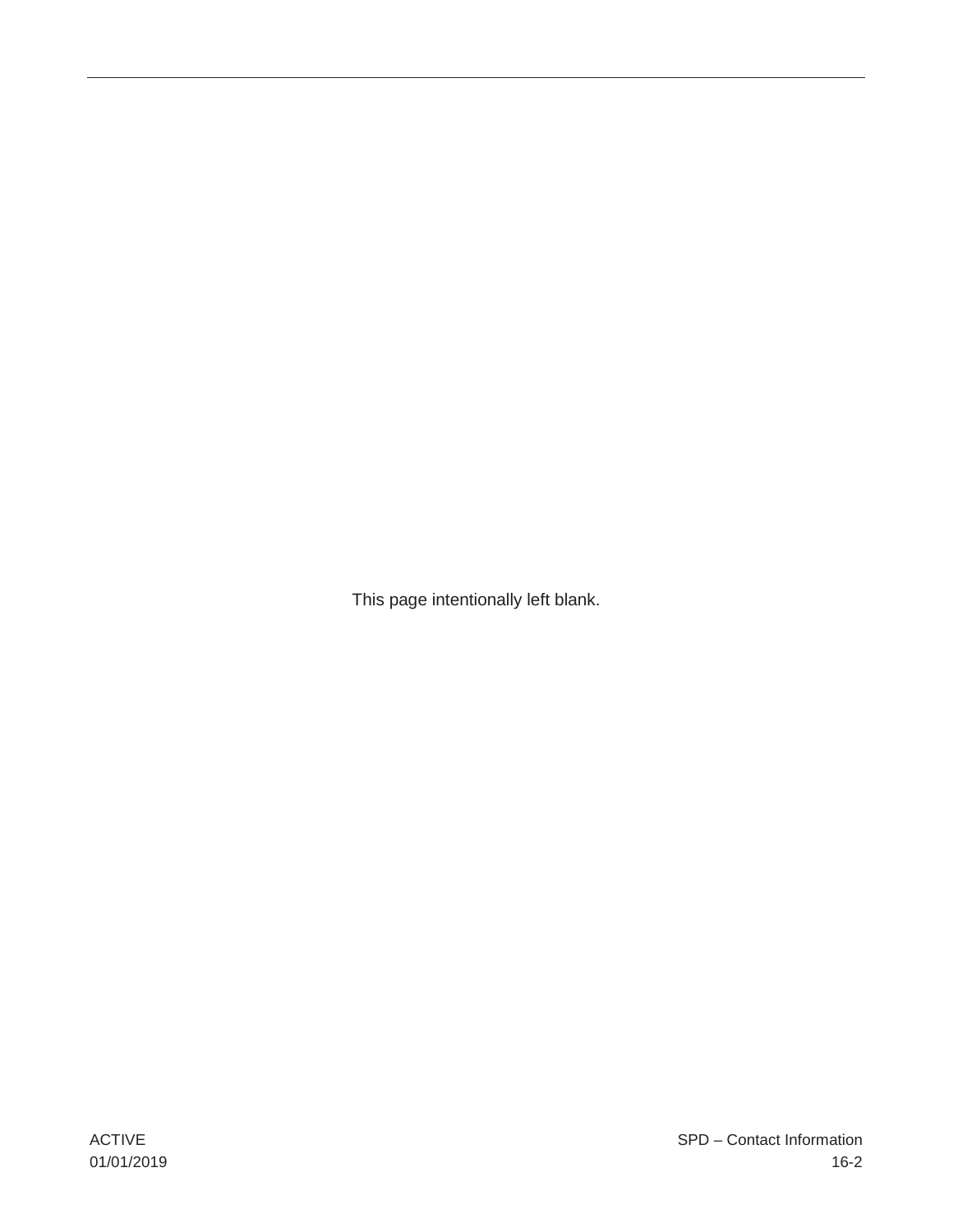## **Contacts**

The following chart provides contact information for questions you may have regarding benefits provided under the CNS Benefits Program:

| For questions:                                                                                                       | <b>Contact:</b>                                               | At:                                                                                                                                                                          |
|----------------------------------------------------------------------------------------------------------------------|---------------------------------------------------------------|------------------------------------------------------------------------------------------------------------------------------------------------------------------------------|
| <b>Enrollment and Benefits</b><br>Information                                                                        | <b>CNS Benefits Plans Office</b>                              | Phone: 865-574-1500 or toll free<br>1-877-861-2255<br>Monday - Thursday<br>8:00 a.m. - 4:30 p.m. ET<br>E-mail: benefits@cns.doe.gov<br>https://home1.y12.doe.gov/benefits/   |
| Medical                                                                                                              | Cigna                                                         | Phone: 1-855-247-0884<br>www.myCigna.com                                                                                                                                     |
| <b>Prescription Drugs</b>                                                                                            | <b>Express Scripts</b>                                        | Phone: 1-800-685-8869<br>www.express-scripts.com                                                                                                                             |
| Dental                                                                                                               | <b>Delta Dental</b>                                           | Phone: 1-800-223-3104<br>www.deltadentaltn.com                                                                                                                               |
| Vision                                                                                                               | Vision Service Plan (VSP)                                     | Phone: 1-800-877-7195<br>www.vsp.com                                                                                                                                         |
| <b>Health Care and</b><br>Dependent Care Flexible<br><b>Spending Accounts</b>                                        | Cigna                                                         | Phone: 1-855-247-0884<br>www.myCigna.com                                                                                                                                     |
| 401(k) Savings Plan                                                                                                  | Voya Financial                                                | Phone: 1-877-267-8692<br>http://cns.voya.com                                                                                                                                 |
| <b>Employee Assistance</b><br>Program                                                                                | Aetna                                                         | Phone: 1-866-611-2826<br>www.resourcesforliving.com                                                                                                                          |
| Short-Term Disability (STD)                                                                                          | The Reed Group                                                | Phone: 1-844-730-8913                                                                                                                                                        |
| Long-Term Disability (LTD)                                                                                           | Cigna (after July 1, 2015)<br>MetLife (prior to July 1, 2015) | Phone: 1-800-362-4462<br>Phone: 1-800-300-4296                                                                                                                               |
| Special Accident, Basic Life<br>and Accidental Death and<br>Dismemberment (AD&D),<br>and Voluntary AD&D<br>Insurance | <b>CNS Benefit Plans Office</b>                               | Phone: 865-574-1500 or toll free<br>1-877-861-2255<br>Monday - Thursday<br>8:00 a.m. $-$ 4:30 p.m. ET<br>E-mail: benefits@cns.doe.gov<br>https://home1.y12.doe.gov/benefits/ |
| Group Universal Life (GUL)<br>Insurance                                                                              | MetLife                                                       | Phone: 1-800-846-0124<br>www.mybenefits.metlife.com                                                                                                                          |
| Pantex Voluntary Plans                                                                                               | Mercer                                                        | Phone: 1-866-838-9534<br>www.pantexvoluntaryplans.com                                                                                                                        |
| Long Term Care                                                                                                       | Y-12: MetLife                                                 | Phone: 1-800-438-6388                                                                                                                                                        |
|                                                                                                                      | Pantex: Prudential                                            | Phone: 1-800-732-0416                                                                                                                                                        |
| <b>COBRA</b>                                                                                                         | Allegiance Services, Inc.                                     | Phone: 1-800-259-2738<br>www.askallegiance.com                                                                                                                               |